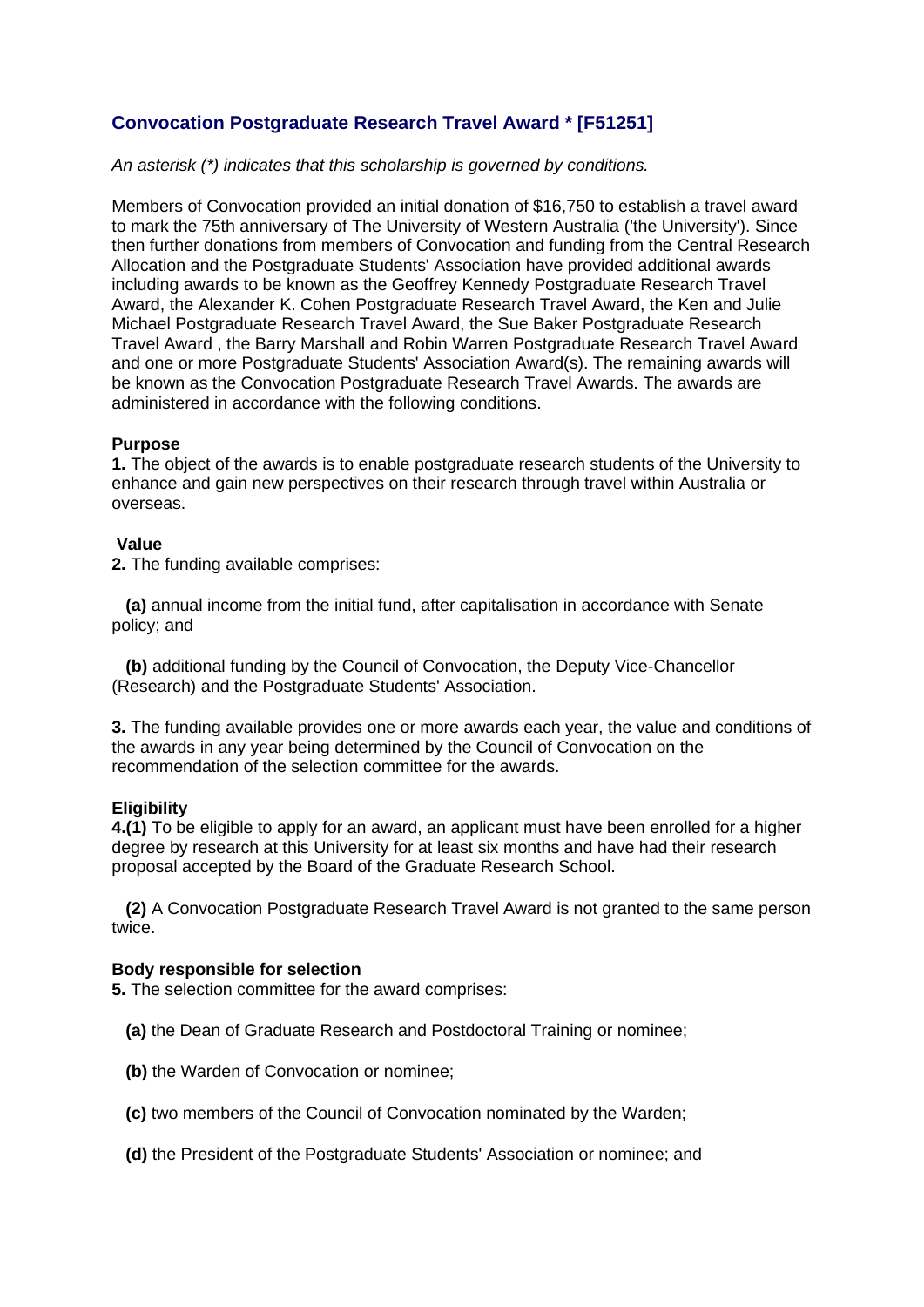**(e)** an additional member of the Postgraduate Students' Association recommended by the Postgraduate Students' Association's Committee.

## **Selection criteria**

**6.(1)** The award is made by the selection committee to the applicant(s) who, in its opinion, best demonstrates through their application—

**(a)** the proposed research to be undertaken;

**(b)** the relevance of the proposed travel to current and future research;

**(c)** how the proposed travel benefits or enhances the applicant's research program as outlined in the research proposal lodged with the Graduate Research School; [See (2) below]

**(d)** the benefits for the student, the University and the outside community which are expected to arise from the proposed travel and research; [See (2) below]

**(e)** the reasons for visiting any institution and the proposed duration of the visit;

**(f)** the estimated cost of travel, accommodation and incidentals;

**(g)** a recommendation on the proposal and a report on the applicant's work to date from their head of school in consultation with relevant academic staff members; and

**(h)** academic achievement as evidenced by their academic record.

**(2)** Details of the benefits or enhancements which must be included under (1)(c) and (d) require written endorsement by the applicant's supervisor(s).

#### **Selection process**

**7. 1** The award is made by the Council of Convocation on the recommendation of the selection committee.

**7.2** Awards will normally be granted to students in the middle years of their candidature who can demonstrate that the travel will lead to new developments in the research or exploration of previously unexpected avenues.

**7.3** Preference may be given to applicants who intend to undertake a variety of activities during the proposed travel, such as conference attendance and visiting other institutions to bring back new skills or techniques to UWA.

## **Awarding body**

**8.** The award is made by the Council of Convocation.

#### **Method of payment**

**9.** The award is paid in one instalment upon presentation of original receipts for travel up to a maximum value determined each year by the Council.

#### **Application procedure**

**10.(1)** Applications must be submitted on the approved form which is available from the